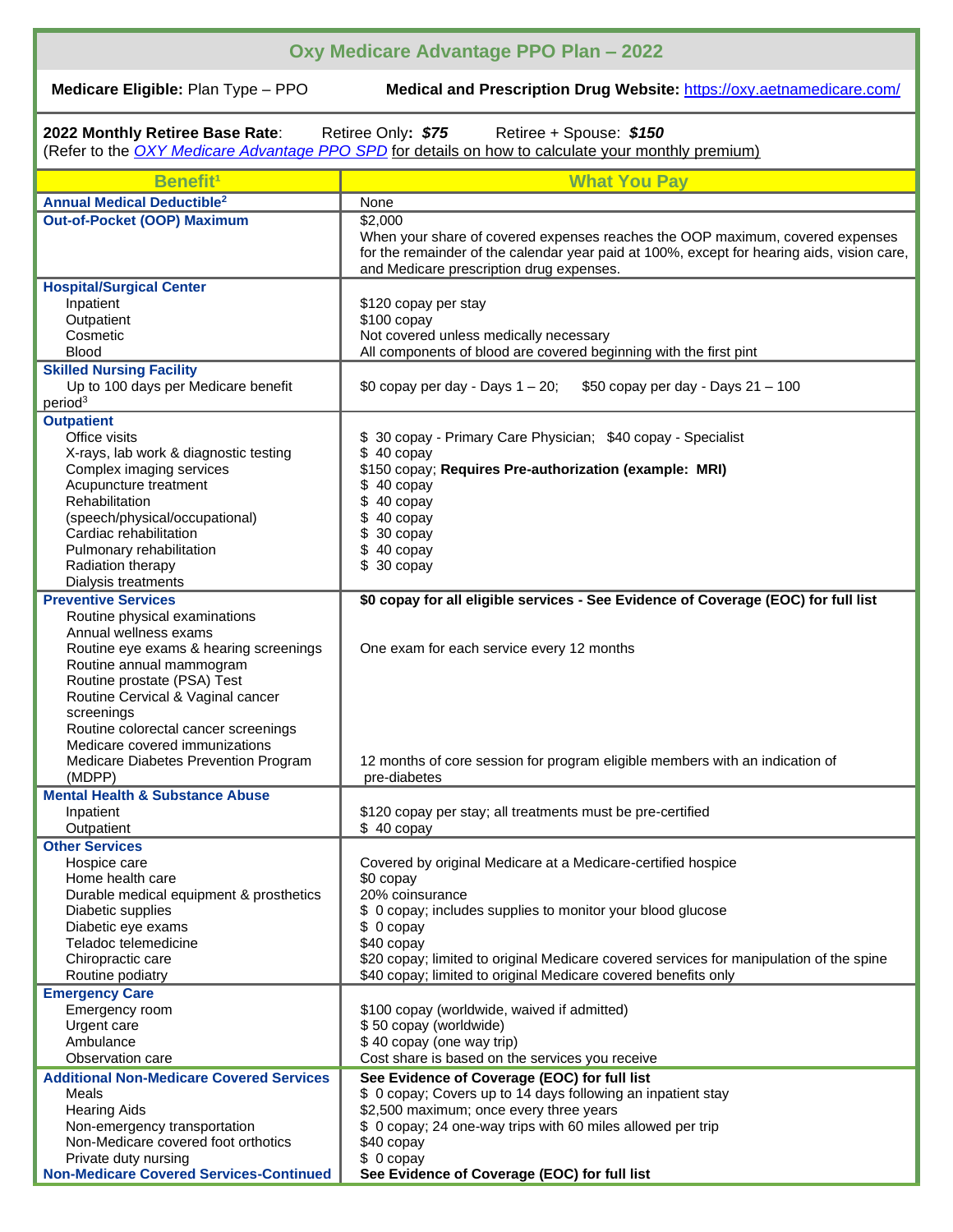|                                                                                                                                       | \$40 copay                                                                                                                                                                                                                                                                                                                                                                                                                                                                                                                                                                                                   |
|---------------------------------------------------------------------------------------------------------------------------------------|--------------------------------------------------------------------------------------------------------------------------------------------------------------------------------------------------------------------------------------------------------------------------------------------------------------------------------------------------------------------------------------------------------------------------------------------------------------------------------------------------------------------------------------------------------------------------------------------------------------|
| Podiatry services                                                                                                                     |                                                                                                                                                                                                                                                                                                                                                                                                                                                                                                                                                                                                              |
| Fitness Benefit - Silver Sneakers                                                                                                     | \$0 copay                                                                                                                                                                                                                                                                                                                                                                                                                                                                                                                                                                                                    |
| <b>Prescription Drugs - Medicare Part B</b>                                                                                           | \$50 copay; only prescription drugs that are covered under Part B                                                                                                                                                                                                                                                                                                                                                                                                                                                                                                                                            |
| <b>Prescription Drugs - Medicare Part D Retail</b>                                                                                    | <b>Annual deductible: None</b>                                                                                                                                                                                                                                                                                                                                                                                                                                                                                                                                                                               |
| <b>Pharmacy and Home Delivery Mail order</b>                                                                                          | Out-of-Pocket Maximum: \$1,500 <sup>4</sup> per person                                                                                                                                                                                                                                                                                                                                                                                                                                                                                                                                                       |
| <b>Initial Coverage Limit (ICL) and Coverage</b><br><b>Gap</b>                                                                        | \$4,430 per person <sup>5</sup>                                                                                                                                                                                                                                                                                                                                                                                                                                                                                                                                                                              |
|                                                                                                                                       | The chart below lists the amount that you pay at a pharmacy that offers standard cost sharing.                                                                                                                                                                                                                                                                                                                                                                                                                                                                                                               |
| <b>Catastrophic Coverage</b>                                                                                                          | After you reach \$5,100 in true out-of-pocket costs: \$0 copay                                                                                                                                                                                                                                                                                                                                                                                                                                                                                                                                               |
| <b>Tier 1 - Generic Drugs</b>                                                                                                         |                                                                                                                                                                                                                                                                                                                                                                                                                                                                                                                                                                                                              |
| Standard retail in network up to 30-day<br>supply                                                                                     | \$10 copay<br>\$10 copay                                                                                                                                                                                                                                                                                                                                                                                                                                                                                                                                                                                     |
| Long-term care in network up to 30-day<br>supply                                                                                      |                                                                                                                                                                                                                                                                                                                                                                                                                                                                                                                                                                                                              |
| Out of network 30-day supply                                                                                                          | \$10 copay                                                                                                                                                                                                                                                                                                                                                                                                                                                                                                                                                                                                   |
| Standard retail/mail order up to a 90-day                                                                                             | \$30 copay                                                                                                                                                                                                                                                                                                                                                                                                                                                                                                                                                                                                   |
| supply<br>Preferred mail order up to 90-day supply                                                                                    | \$20 copay                                                                                                                                                                                                                                                                                                                                                                                                                                                                                                                                                                                                   |
| <b>Tier 2 - Preferred Brand Drugs</b>                                                                                                 |                                                                                                                                                                                                                                                                                                                                                                                                                                                                                                                                                                                                              |
| Standard retail in network up to 30-day<br>supply                                                                                     | 25% (\$10 min, \$50 max)                                                                                                                                                                                                                                                                                                                                                                                                                                                                                                                                                                                     |
| Long-term care in network up to 30-day<br>supply                                                                                      | 25% (\$10 min, \$50 max)                                                                                                                                                                                                                                                                                                                                                                                                                                                                                                                                                                                     |
| Out of network 30-day supply                                                                                                          | 25% (\$10 min, \$50 max)                                                                                                                                                                                                                                                                                                                                                                                                                                                                                                                                                                                     |
| Standard retail/mail order up to a 90-day                                                                                             | 25% (\$30 min, \$150 max)                                                                                                                                                                                                                                                                                                                                                                                                                                                                                                                                                                                    |
| supply                                                                                                                                |                                                                                                                                                                                                                                                                                                                                                                                                                                                                                                                                                                                                              |
| Preferred mail order up to 90-day supply                                                                                              | 25% (\$20 min, \$100 max)                                                                                                                                                                                                                                                                                                                                                                                                                                                                                                                                                                                    |
| <b>Tier 3 - Non-Preferred Brand Drugs</b><br>Standard retail in network up to 30-day                                                  | 25% (\$25 min, \$100 max)                                                                                                                                                                                                                                                                                                                                                                                                                                                                                                                                                                                    |
| supply<br>Long-term care in network up to 30-day<br>supply                                                                            | 25% (\$25 min, \$100 max)                                                                                                                                                                                                                                                                                                                                                                                                                                                                                                                                                                                    |
| Out of network 30-day supply                                                                                                          | 25% (\$25 min, \$100 max)                                                                                                                                                                                                                                                                                                                                                                                                                                                                                                                                                                                    |
| Standard retail/mail order up to a 90-day<br>supply                                                                                   | 25% (\$75 min, \$300 max)                                                                                                                                                                                                                                                                                                                                                                                                                                                                                                                                                                                    |
| Preferred mail order up to 90-day supply                                                                                              | 25% (\$75 min, \$300 max)                                                                                                                                                                                                                                                                                                                                                                                                                                                                                                                                                                                    |
| <b>Tier 4 - Specialty Drugs</b>                                                                                                       |                                                                                                                                                                                                                                                                                                                                                                                                                                                                                                                                                                                                              |
| Standard retail in network up to 30-day<br>supply                                                                                     | 25% (\$25 min, \$100 max)                                                                                                                                                                                                                                                                                                                                                                                                                                                                                                                                                                                    |
| Long-term care in network up to 30-day<br>supply                                                                                      | 25% (\$25 min, \$100 max)                                                                                                                                                                                                                                                                                                                                                                                                                                                                                                                                                                                    |
| Out of network 30-day supply<br>Standard retail/mail order up to a 90-day                                                             | 25% (\$25 min, \$100 max)<br>25% (\$75 min, \$300 max)                                                                                                                                                                                                                                                                                                                                                                                                                                                                                                                                                       |
| supply<br>Preferred mail order up to 90-day supply                                                                                    | 25% (\$75 min, \$300 max)                                                                                                                                                                                                                                                                                                                                                                                                                                                                                                                                                                                    |
| <b>Additional Prescription Drug Information</b><br>Supplemental Prescription Drug Rider                                               | Oxy plan includes supplemental coverage for Non-Part D prescription drugs                                                                                                                                                                                                                                                                                                                                                                                                                                                                                                                                    |
| <b>Pharmacy Network</b>                                                                                                               | P <sub>1</sub>                                                                                                                                                                                                                                                                                                                                                                                                                                                                                                                                                                                               |
| Formulary (drug list)                                                                                                                 | Open 2 Plus                                                                                                                                                                                                                                                                                                                                                                                                                                                                                                                                                                                                  |
| Drug list & network pharmacies                                                                                                        | Go to: http://oxy.aethamedicare.com or call 1 866-539-6750                                                                                                                                                                                                                                                                                                                                                                                                                                                                                                                                                   |
| CVS Caremark Mail Service Pharmacy                                                                                                    | Mail order home delivery - 1 888-792-3862 or go online to http://oxy.aetnamedicare.com                                                                                                                                                                                                                                                                                                                                                                                                                                                                                                                       |
| Prior Authorization (PA) & Step Therapy                                                                                               | Applies when required for certain prescription drugs                                                                                                                                                                                                                                                                                                                                                                                                                                                                                                                                                         |
|                                                                                                                                       |                                                                                                                                                                                                                                                                                                                                                                                                                                                                                                                                                                                                              |
| <b>Important - Additional Medical Information</b><br><b>Prior Authorization for certain medical</b><br>treatments, tests and services | Though prior authorization (PA) is not necessary for most services, the Centers<br>for Medicare & Medicaid Services (CMS) require PA for some medical services<br>and prescription drugs. This may initially cause some concern for patients, but it's<br>intended to protect them from health risks and added costs.<br>A specific list of services requiring a PA is available at the following locations:<br>Online: https://www.aetna.com/health-care-<br>professionals/precertification/precertification-lists.html<br>Schedule of Cost Sharing included in the patient's Evidence of Coverage<br>(EOC) |